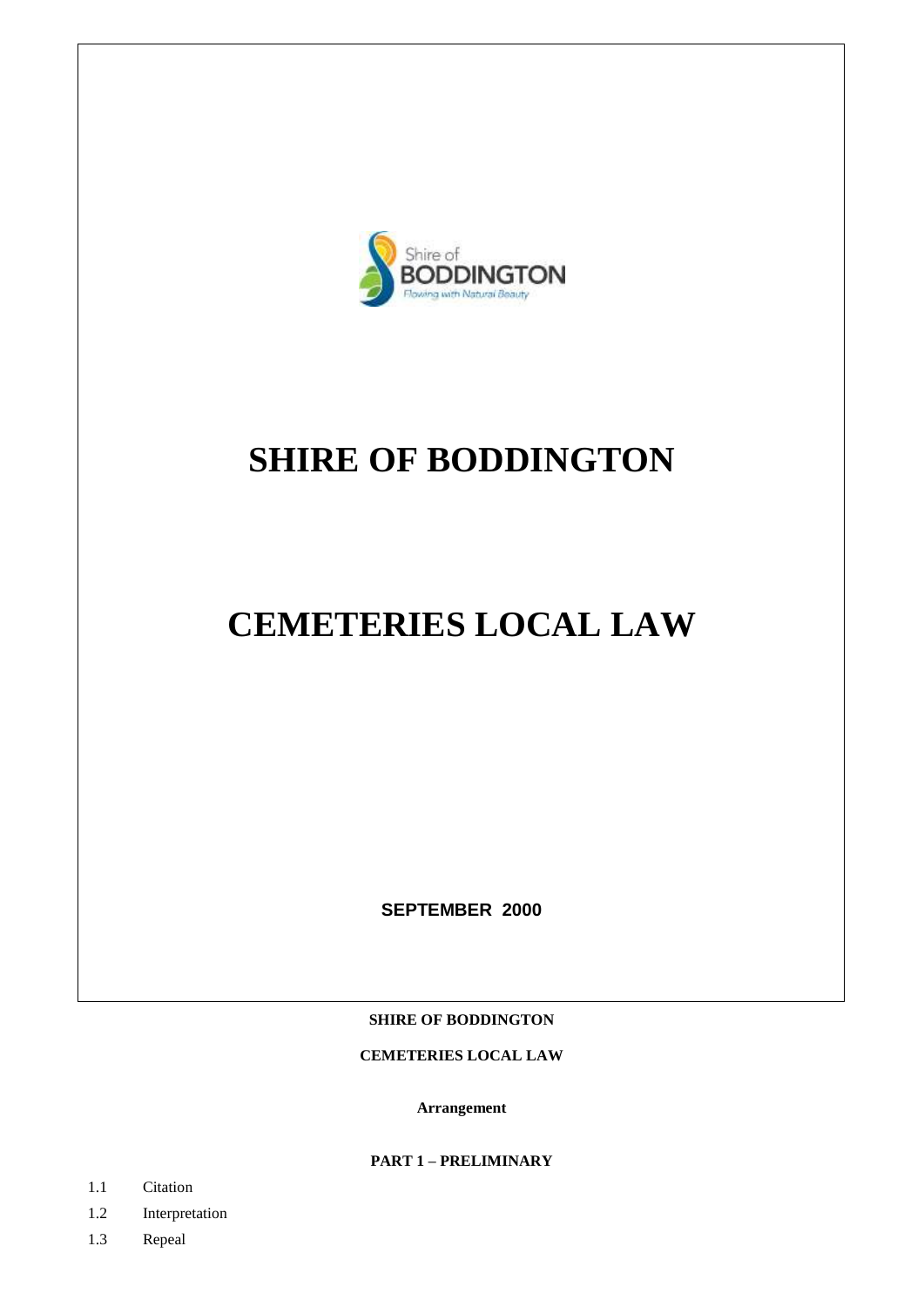#### **PART 2 - ADMINISTRATION**

2.1 Powers and Functions of CEO

# **PART 3 – APPLICATION FOR FUNERALS**

- 3.1 Application for Burial
- 3.2 Applications to be Accompanied by Certificates etc
- 3.3 Certificate of Identification
- 3.4 Minimum Notice Required

#### **PART 4 – FUNERAL DIRECTORS**

- 4.1 Funeral Director's Licence Expiry
- 4.2 Single Funeral Permits
- 4.3 Application Refusal

#### **PART 5 – FUNERALS**

#### *Division 1 – General*

- 5.1 Requirements for Funerals and Coffins
- 5.2 Funeral Processions
- 5.3 Vehicle Entry Restricted
- 5.4 Vehicle Access and Speed Limitations
- 5.5 Offenders may be Expelled
- 5.6 Conduct of Funeral by Board

*Division 2 – Placement of Ashes*

5.7 Disposal of Ashes

# **PART 6- BURIALS**

- 6.1 Depth of Graves
- 6.2 Mausoleum, etc

# **PART 7 – MEMORIALS AND OTHER WORK**

#### *Division 1 – General*

- 7.1 Application for Monumental Work
- 7.2 Placement of Monumental Work
- 7.3 Removal of Rubbish
- 7.4 Operation of Work
- 7.5 Removal of Sand, Soil or Loam
- 7.6 Hours of Work
- 7.7 Unfinished Work
- 7.8 Use of Wood
- 7.9 Plants and Trees
- 7.10 Supervision
- 7.11 Australian War Graves
- 7.12 Placing of Glass Domes and Vases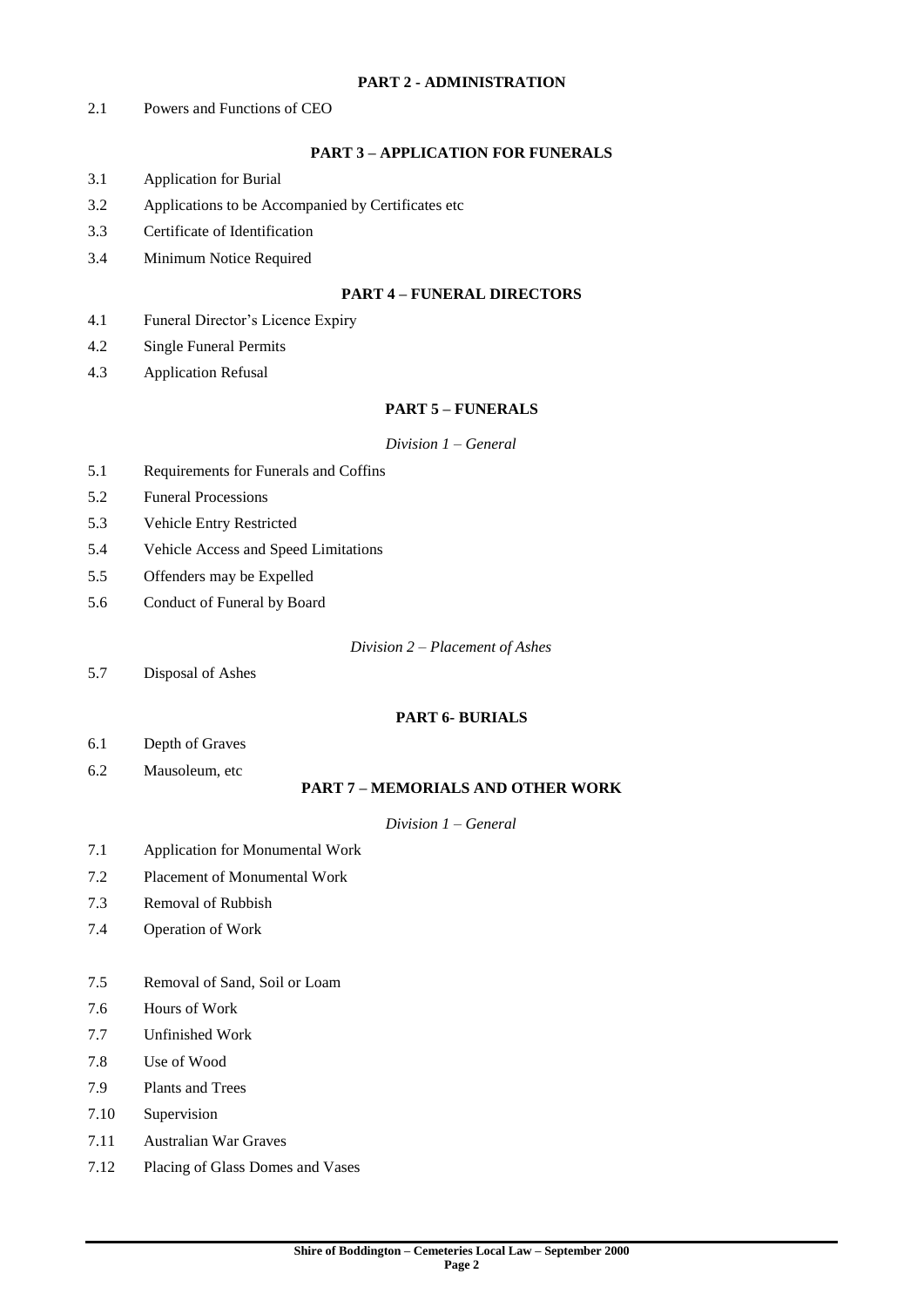#### *Division 2 – Memorial Plaque Section*

7.13 Requirements of a Memorial Plaque

# *Division 3 – Licensing of Monumental Masons*

- 7.14 Monumental Mason's Licence
- 7.15 Expiry Date, Non-Transferability
- 7.16 Carrying out Monumental Work
- 7.17 Responsibilities of the Holder of a Monumental Mason's Licence
- 7.18 Cancellation of a Monumental Mason's Licence

## **PART 8 – GENERAL**

- 8.1 Animals
- 8.2 Guide Dogs
- 8.3 Damaging and Removing of Objects
- 8.4 Withered Flowers
- 8.5 Littering and Vandalism
- 8.6 Advertising
- 8.7 Obeying Signs and Directions
- 8.8 Removal from a Cemetery

# **PART 9 – OFFENCES AND MODIFIED PENALTY**

- **9.1** General
- **9.2** Modified Penalties

**First Schedule** – Modified Penalties **Second Schedule** – Infringement Notice **Third Schedule** – Withdrawal of Infringement Notice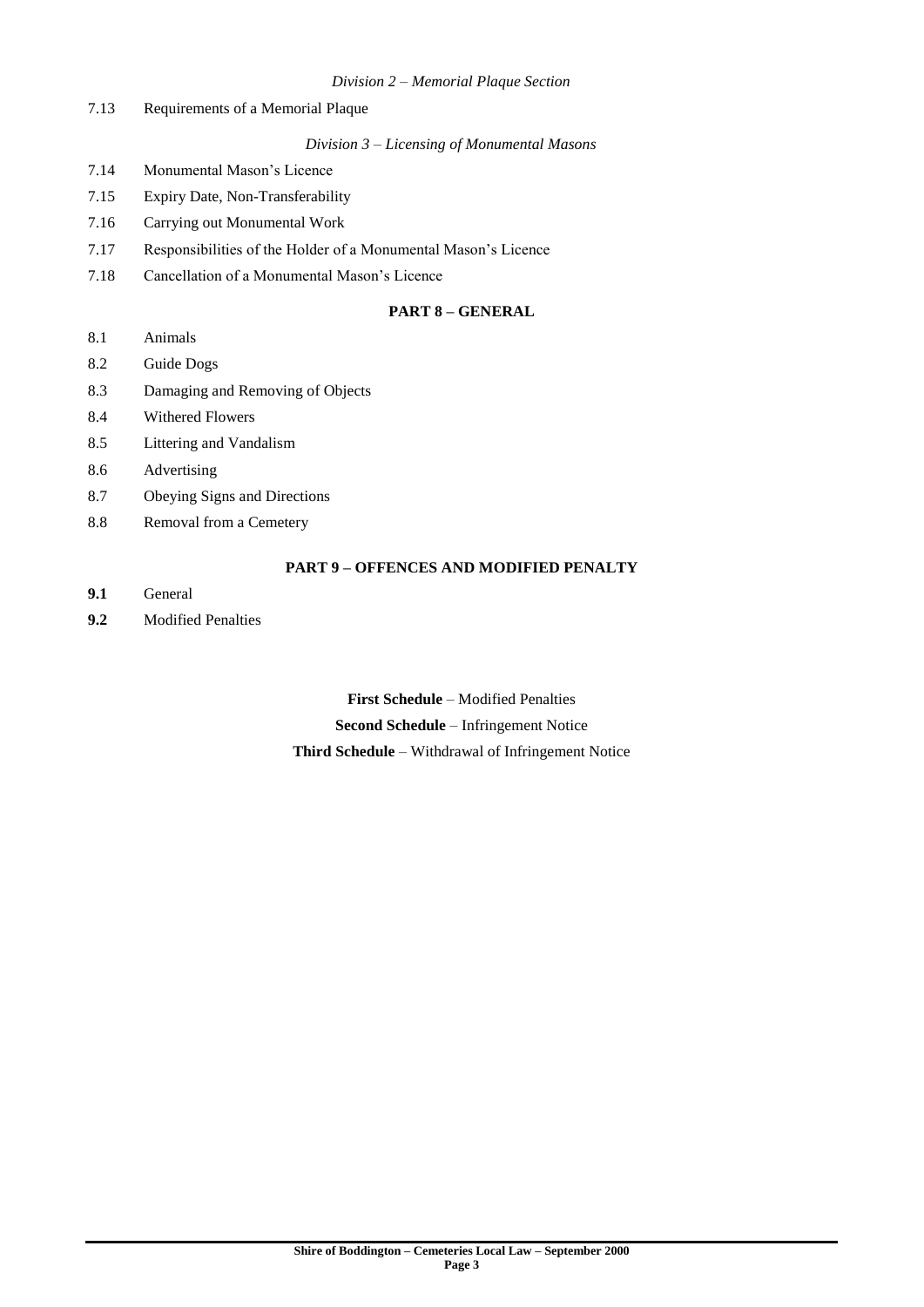#### **CEMETERIES ACT 1986**

#### **Shire of Boddington**

#### **Local Laws Relating to the Boddington, Marradong and Quindanning Cemeteries**

Under the powers conferred by the Cemeteries Act 1986 and under all other powers enabling it, the Council of the Shire of Boddington resolved on the  $18<sup>th</sup>$  day of October 2000 to make the following local law.

#### **PART 1 - PRELIMINARY**

#### **1.1 Citation**

This Local Law may be cited as the Shire of Boddington Cemeteries Local Law 2000.

#### **1.2 Interpretation**

In this Local Law unless the context otherwise requires:

"**ashes**" means so much of the remains of a dead body after the due processes of cremation as may be contained in a standard sized cremation urn;

"**authorised officer**" means an employee of the Board authorised by the Board for the purposes of performing any function or exercising any power conferred upon an authorised officer by this Local Law;

"cemeteries" refers to the Boddington, Marradong & Quindanning Cemeteries;

"**CEO**" means the chief executive officer for the time being, of the Board;

"**Funeral Director**" means a person holding a current funeral director's licence;

"**Board**" means the Council of the Shire of Boddington;

"**mausoleum**" means a building or construction wholly above or partially above and below ground level, so constructed as to allow the deposition of dead bodies into a compartment in the wall or floor and being sealed from view;

"monumental mason" means a person holding a current monumental mason's licence;

"**personal representative**" means the administrator or executor of an estate of a deceased person;

"**set fee**" refers to fees and charges set by a resolution of the Board and published in the Government Gazette, under section 53 of the Act;

"**single funeral permit**" means a permit issued by the Board under section 20 or 21 of the Act which entitles the holder to conduct at a cemetery a funeral of a person named in the permit.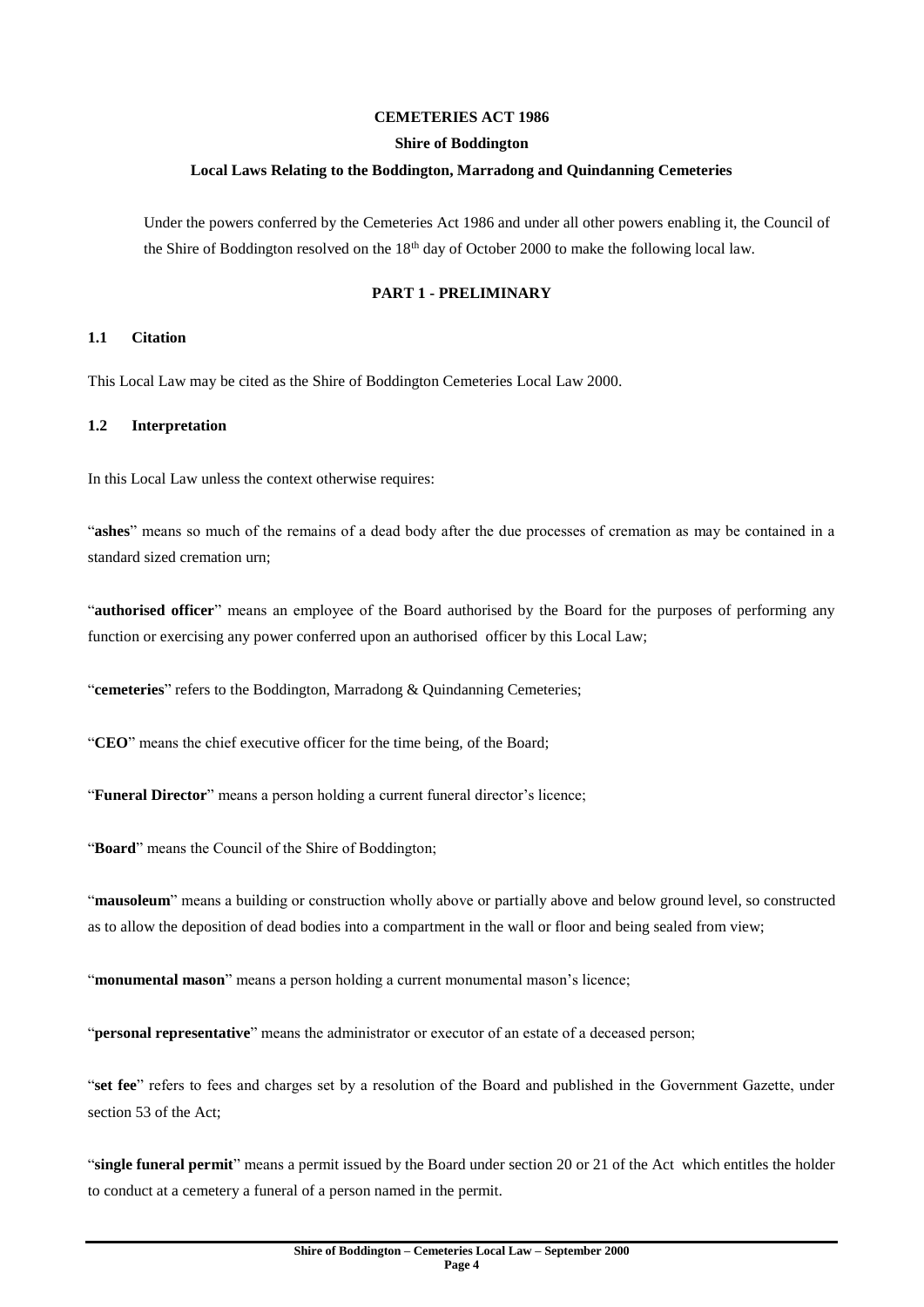"**vaul**t" means a below ground lined grave with one or more sealed compartments constructed to specifications approved from time to time by the Board.

# **1.3 Repeal**

The following Local Law is repealed:- ,

"the By-laws Relating to the Boddington, Marradong and Quindanning Cemeteries, published in the Government Gazette of 23 October 1981, as amended."

# **PART 2 - ADMINISTRATION**

#### **2.1 Powers and Functions of CEO**

Subject to any directions given by the Board, the CEO shall exercise all the powers and functions of the Board in respect of a cemetery.

# **PART 3 - APPLICATION FOR FUNERALS**

#### **3.1 Application for Burial**

- (1) A person may apply for approval to bury a dead body in a cemetery in the form determined by the Board from time to time.
- (2) An application under sub clause (1) is to be accompanied by the set fee.

#### **3.2 Applications to be Accompanied by Certificates etc**

All applications referred to in clause 3.1 shall be accompanied by either a medical certificate of death or a Coroner's order of burial, and a certificate issued under clause 3.3, in respect of the body.

#### **3.3 Certificate of Identification**

- (1) After a dead body is placed in a coffin and prior to a dead body being removed to a cemetery, a person who personally knew the deceased shall identify the dead body and shall complete a certificate of identification in the form determined by the Board from time to time, unless:
	- (a) in the opinion of the Funeral Director, the dead body is not in a fit state to be viewed; or
	- (b) after reasonable effort the Funeral Director is unable to arrange for a person to identify the dead body.
- (2) Where:
	- (a) in the opinion of the Funeral Director, the dead body is not in a fit state to be viewed; or
	- (b) after reasonable effort the Funeral Director is unable to arrange for a person to identify the dead body,

then the Funeral Director shall complete a certificate in the form determined by the Board from time to time.

## **3.4 Minimum Notice Required**

All bookings to hold a funeral shall be made with the Board at least twenty-four hours prior to the time proposed for burial on the application, otherwise an extra charge may be made.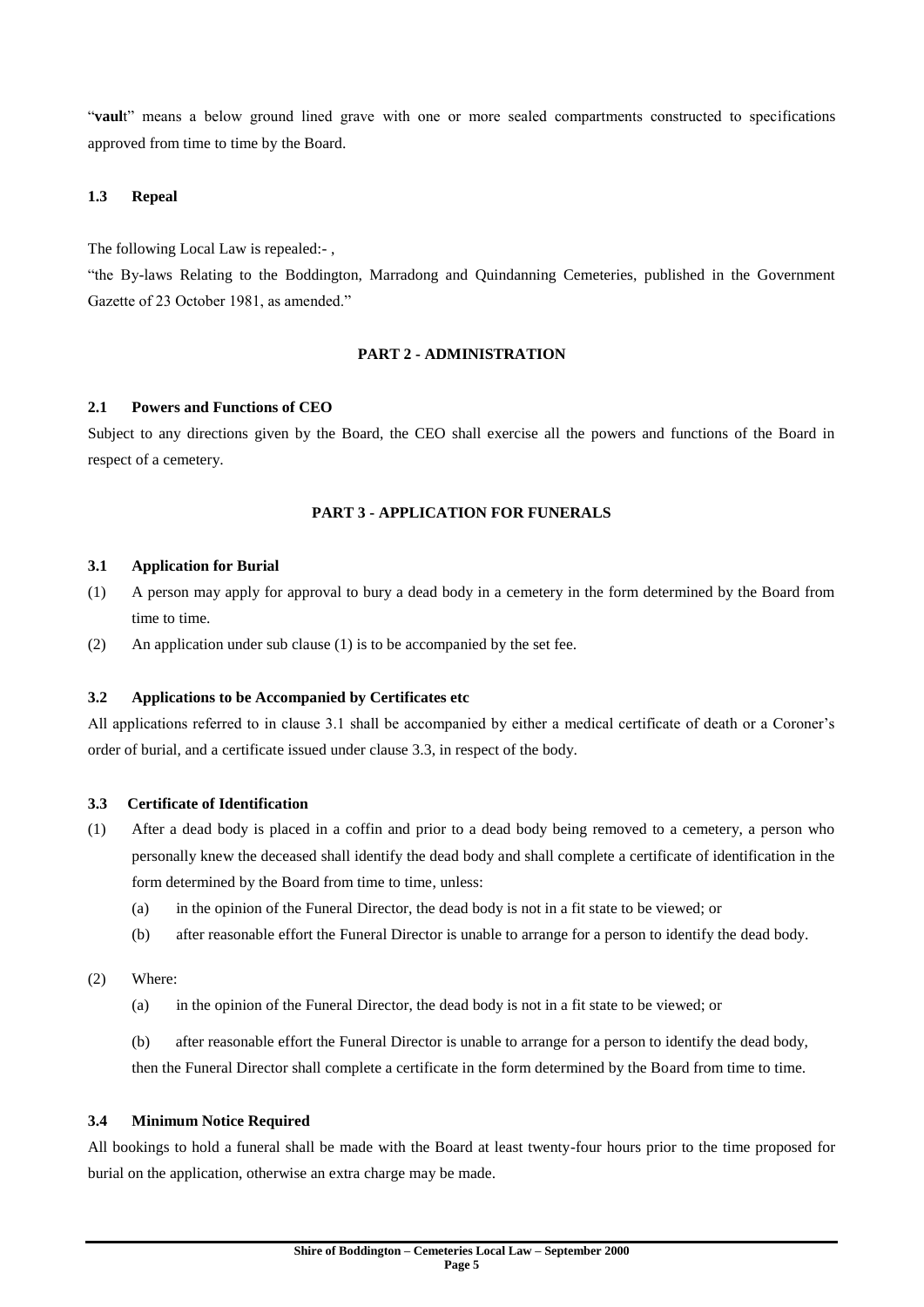# **PART 4 - FUNERAL DIRECTORS**

# **4.1 Funeral Director's Licence Expiry**

A funeral director's licence shall expire on the 30th day of June in each year.

## **4.2 Single Funeral Permits**

Every application for a single funeral permit made under section 20 or 21 of the Act shall include coffin specifications and details of the vehicle transporting the dead body to the gravesite.

#### **4.3 Application Refusal**

The Board may refuse an application for a single funeral permit if, in the opinion of the Board, either the coffin specifications or the details of the vehicle transporting the dead body to the gravesite, are not structurally sound or are otherwise inadequate or inappropriate, or on any other grounds.

# **PART 5 - FUNERALS**

#### *Division 1 - General*

# **5.1 Requirements for Funerals and Coffins**

A person shall not bring a dead body into the cemetery unless:

- (a) the Board has approved an application for the burial of that dead body in accordance with Part 3 of this Local Law;
- (b) it is enclosed in a coffin which in the opinion of the Board is structurally sound and bears the name of the deceased person indelibly inscribed in legible characters on a plate on the coffin's lid;

and

(c) under the plate referred to in paragraph (b) there is a substantive lead strip bearing the surname of the deceased person stamped in legible characters, each character being not less than 10 mm in height.

#### **5.2 Funeral Processions**

The time fixed by the Board for any burial shall be the time at which the funeral procession is to arrive at the cemetery gates, and, if not punctually observed, then the applicant who applied to hold the funeral under clause 3.1 shall pay the set fee for being late.

#### **5.3 Vehicle Entry Restricted**

- (1) Subject to clause 5.3(2), every funeral procession shall enter by the principal entrance, and no vehicle except the hearse, and official mourning coaches, shall be permitted to enter a cemetery.
- (2) This clause shall not apply to persons using wheelchairs or motorised wheelchairs.

#### **5.4 Vehicle Access and Speed Limitations**

Vehicles shall proceed within a cemetery by the constructed roadway or other areas designated for the use of vehicles and shall not exceed the speed of 25km per hour.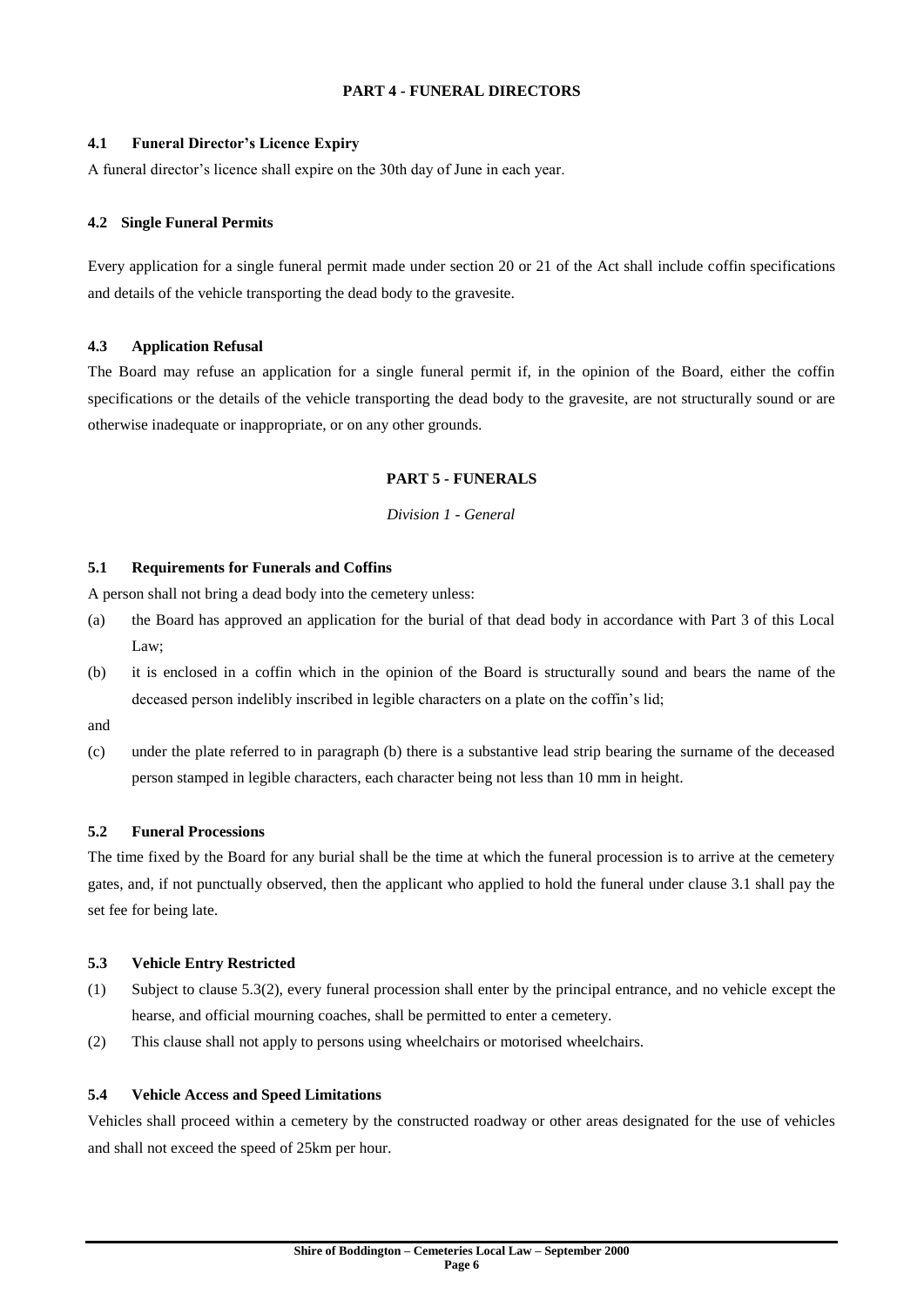#### **5.5 Offenders may be Expelled**

A person committing an offence under clause 5.4 may be expelled from a cemetery by the CEO or an authorised officer.

# **5.6 Conduct of Funeral by Board**

When conducting a funeral under section 22 of the Act the Board may:

- a) require a written request for it to conduct a funeral to be lodged with it;
- b) in its absolute discretion, charge any person requesting it to conduct a funeral the set fee for the conduct of that funeral by it;
- c) where no fee or a reduced fee has been charged by it for the conduct of the funeral, determine the manner in which the funeral shall be conducted;
- d) specify an area in a cemetery where the dead body is to be buried or the ashes placed;
- e) conduct the funeral notwithstanding the failure of a person to make any application or to obtain any consent required under this Local Law;
- f) do or require anything which it considers is necessary or convenient for the conduct of a funeral by it.

#### *Division 2 – Placement of Ashes*

#### **5.7 Disposal of Ashes**

- (1) The personal representative of a deceased person whose body has been cremated may apply, in an application under clause 3.1 or otherwise, for permission to dispose of the ashes in a cemetery and upon payment of the set fee the Board may grant permission for the ashes to be disposed of by one of the following methods:
	- Niche Wall Family Grave Scattering to the Winds Other memorials approved by the Board
- (2) Subject to sub-clauses (3) and (4), a person shall not place the ashes of a deceased person in a cemetery.
- (3) An authorised officer may place the ashes of a deceased person in a cemetery in accordance with the Board approval provided:
	- (a) the person requesting the placement of the ashes has the permission of the Board; and
	- (b) the ashes are placed within an area set aside for that purpose by the Board.
- (4) An authorised officer may place the ashes of a deceased person within a grave in accordance with the Board approval, provided the person requesting the placement of the ashes has the written permission of the Board and the approval of the holder of the right of burial of the grave.

#### **PART 6 - BURIALS**

#### **6.1 Depth of Graves**

- (1) A person shall not bury a coffin within a cemetery so that the distance from the top of the coffin to the original surface of the ground is -
	- (a) subject to paragraph (b), less than 750mm, unless that person has the permission of an authorised officer; or
	- (b) in any circumstances less than 600mm.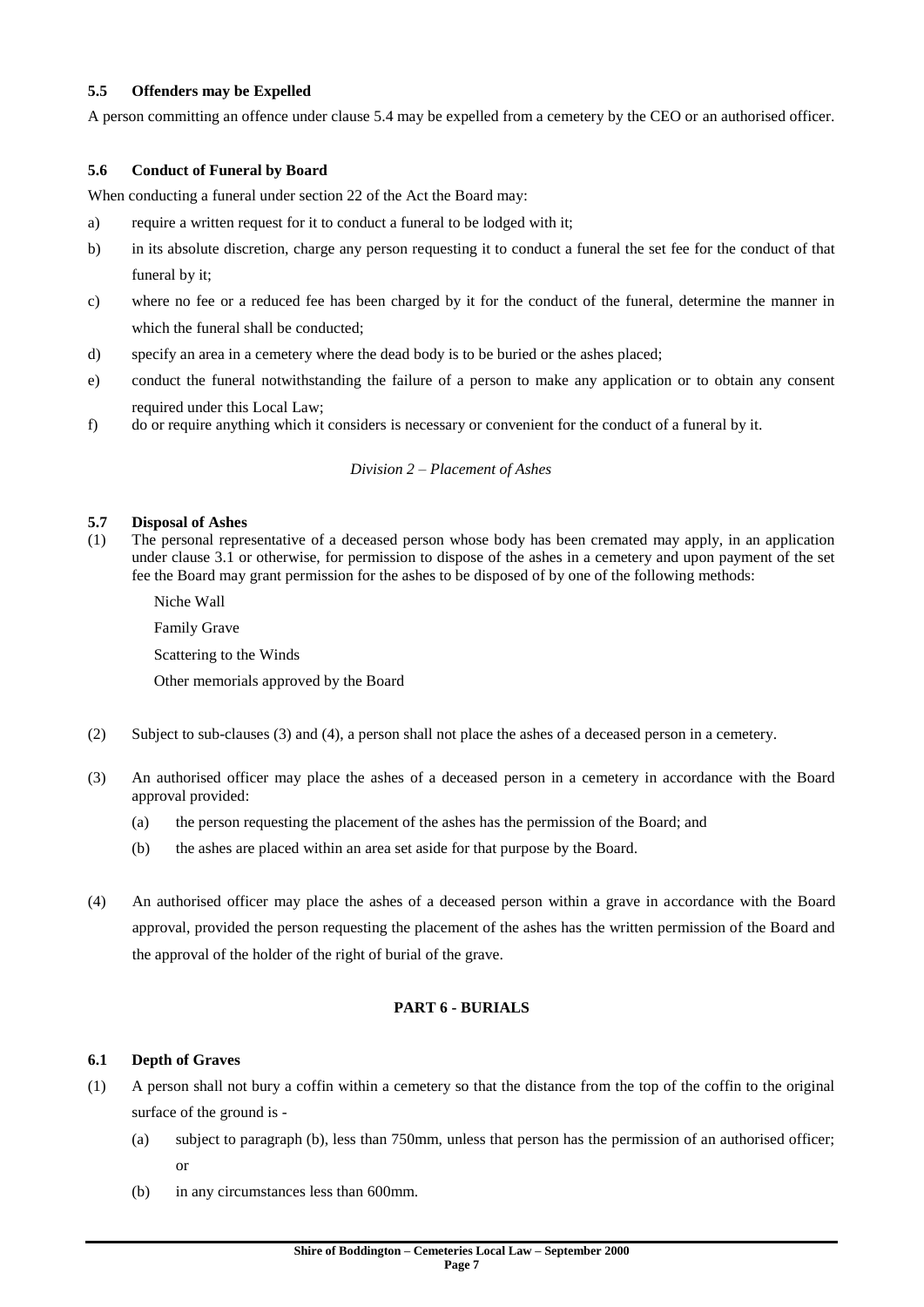(2) The permission of the authorised officer in sub-clause (1) (a) will only be granted where in the opinion of the authorised officer exceptional circumstances require granting of that permission.

# **6.2 Mausoleum, etc**

- (1) A person shall not construct a brick grave, crypt, vault or mausoleum within a cemetery without obtaining the prior approval of the Board.
- (2) A person may request the construction of a vault or mausoleum within a cemetery which vault or mausoleum shall at all times remain the property of the Board.
- (3) An application under sub clause (2) shall be in writing and shall be accompanied by payment of the set fee.
- (4) A person shall not place a dead body in a mausoleum except:-
	- (a) in a closed coffin; and
	- (b) in a soundly constructed chamber; and
	- (c) in accordance with sub-clause (5).
- (5) The number of burials in a chamber must not exceed the number for which the chamber was designed.

# **PART 7 - MEMORIALS AND OTHER WORK**

#### *Division 1 - General*

# **7.1 Application for Monumental Work**

A Board may require the written consent of the holder of the right of burial of the grave to accompany an application under section 30 of the Act.

#### **7.2 Placement of Monumental Work**

Every memorial shall be placed on proper and substantial foundations.

# **7.3 Removal of Rubbish**

All refuse, rubbish or surplus material remaining after memorial works are completed under a permit issued under section 30 of the Act shall be immediately removed from a cemetery by the person carrying out the same.

#### **7.4 Operation of Work**

All material required in the erection and completion of any work shall, as far as possible, be prepared before being taken to a cemetery, and all materials required by tradesmen shall be admitted at such entrance as the CEO or an authorised officer shall direct.

#### **7.5 Removal of Sand, Soil or Loam**

No sand, earth or other material shall be taken from any part of a cemetery for use in the erection of any memorial or work except with the written approval of the Board.

# **7.6 Hours of Work**

Persons shall not be permitted to carry out memorial or other work on graves within a cemetery other than during the hours of 8.00am and 6.00pm on weekdays, and 8.00am and noon on Saturdays, without the written permission of the Board.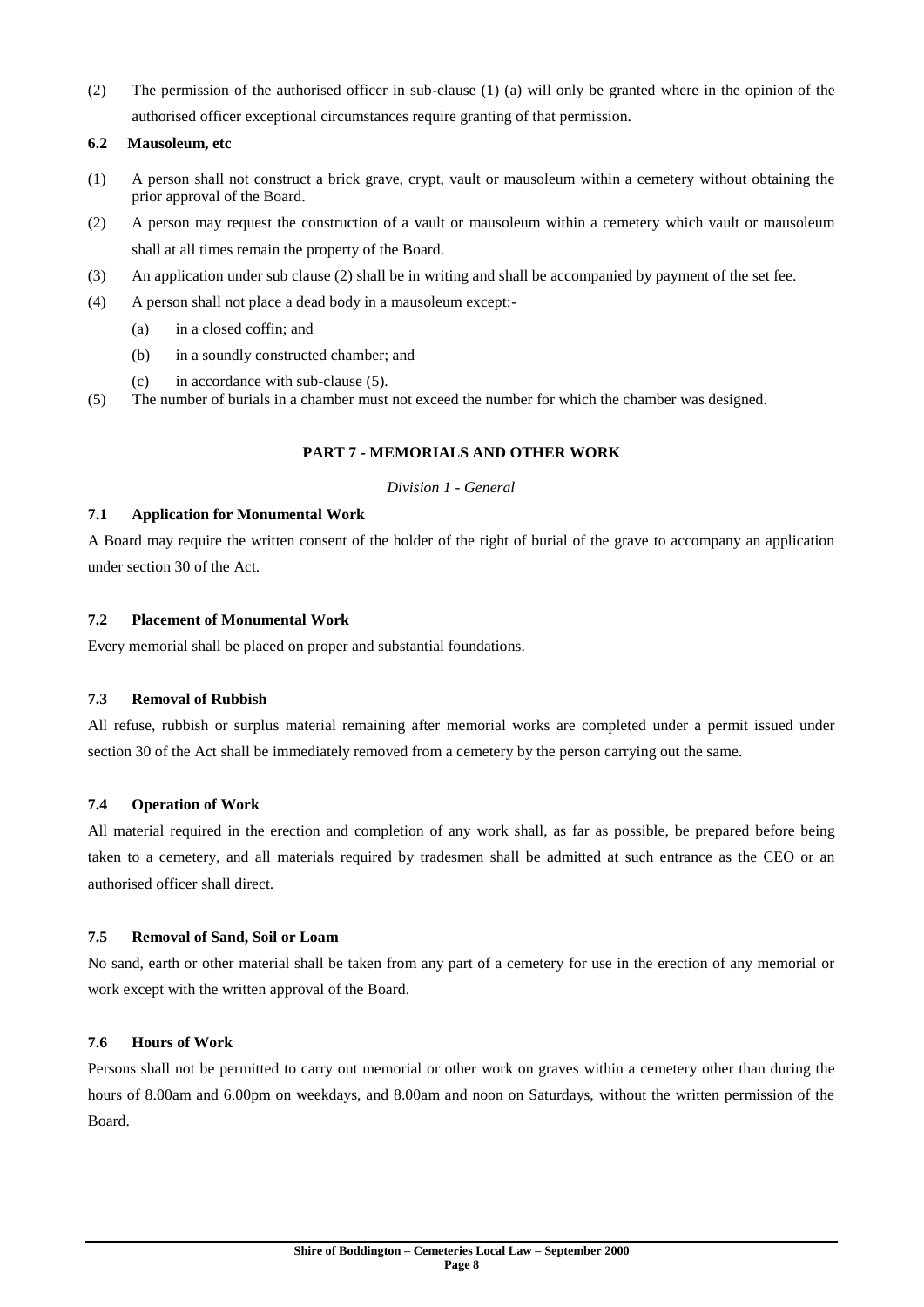# **7.7 Unfinished Work**

Should any work by masons or others be not completed before 6pm on weekdays and noon on Saturdays, they shall be required to leave the work in a neat and safe condition to the satisfaction of the CEO or an authorised officer.

# **7.8 Use of Wood**

No wooden fence, railing, cross or other wooden erection shall be allowed on or around any grave, other than as a temporary marker and with the prior approval of the Board.

#### **7.9 Plants and Trees**

No trees or shrubs shall be planted on, or removed from, any grave within a cemetery except such as shall be approved by the Board.

#### **7.10 Supervision**

All workers, whether employed by the Board or by any other person, shall at all times whilst within the boundaries of a cemetery be subject to the supervision of the CEO or an authorised officer and shall obey such directions as the CEO or an authorised officer may give.

#### **7.11 Australian War Graves**

Notwithstanding anything in this Local Law to the contrary, the Office of Australian War Graves:

- (a) may place a memorial on a military grave; and
- (b) is not required to pay the set fee for any memorial that is placed upon a military grave.

#### **7.12 Placing of Glass Domes and Vases**

A person shall not place glass domes, vases or other grave ornaments outside the perimeter of a grave in a cemetery as defined in the plans kept and maintained under section 40 (2) of the Act.

#### *Division 2 – Memorial Plaque Section*

#### **7.13 Requirements of a Memorial Plaque**

- (1) All memorial plaques placed in a memorial plaque section of a cemetery shall:
	- (a) be made of admiralty bronze or any other material approved by the Board; and
	- (b) not be less than the dimensions 380mm x 280mm, nor more than 560mm x 305mm; and
- (2) All memorial plaques made of admiralty bronze shall:
	- (a) not exceed 20mm in thickness; and
	- (b) be placed upon a base mounting approved by the Board.
- (3) All memorial plaques made of stone shall:
	- (a) not exceed 50mm in thickness placed upon a base mounting approved by the Board; or
	- (b) not be less than 100mm in thickness if it is not to be placed upon a base mounting.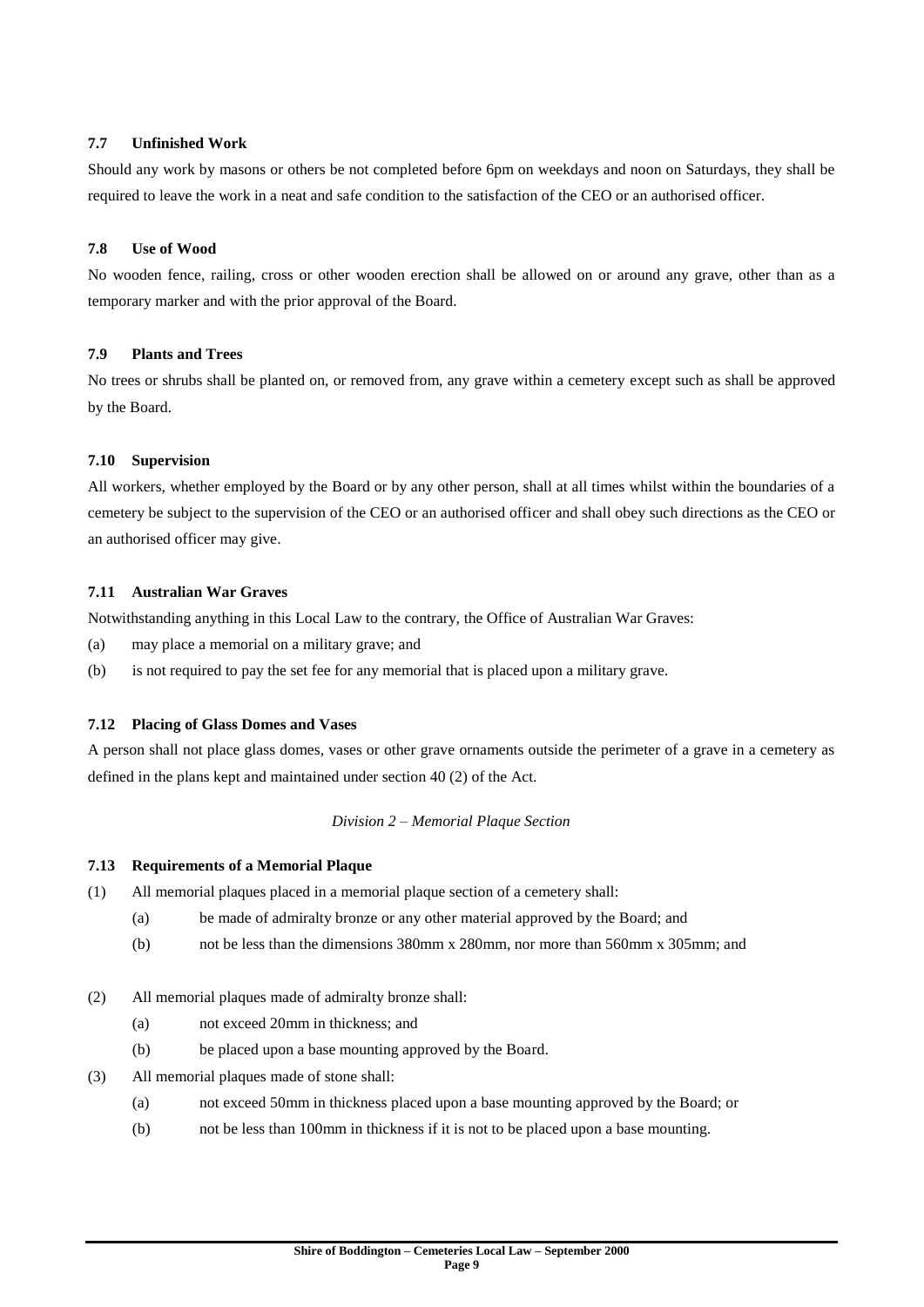#### **7.14 Monumental Mason's Licence**

- (1) The Board may upon receipt of an application in writing by any person and upon payment of the set fee issue to the applicant a monumental mason's licence.
- (2) A licence issued under sub-clause (1) authorises the holder to carry out monumental works within a cemetery subject to the provisions of this Local Law and such conditions as the Board shall specify upon the issue of that licence.

#### **7.15 Expiry Date, Non-Transferability**

A monumental mason's licence:

- (a) shall, subject to clause 7.20, be valid from the date specified therein until the 30th day of June next following; and
- (b) is not transferable.

#### **7.16 Carrying out Monumental Work**

A person shall not carry out monumental work within a cemetery unless that person:

- (a) is the holder of a current monumental mason's licence issued pursuant to clause 7.16 or does so as the employee of a person who holds such a licence; or
- (b) is authorised by the Board to do so.

#### **7.17 Responsibilities of the Holder of a Monumental Mason's Licence**

The holder of a monumental mason's licence shall be responsible for the compliance by every person purporting to be authorised to carry out monumental works within a cemetery pursuant to that licence with all the requirements and conditions of the licence, this Local Law, the Act and any other written law which may affect the carrying out of monumental works.

#### **7.18 Cancellation of a Monumental Mason's Licence**

- (1) The Board may by notice in writing to the holder of a monumental mason's licence terminate the licence on any of the following grounds:
	- (a) that the holder of the licence has committed a breach of the requirements and conditions of the licence, this Local Law, the Act or any other written law which may affect the carrying out of monumental works;
	- (b) that, in the opinion of the Board, the conduct of the holder of the licence or any person in the employ of that holder in carrying out or attempting to carry out any works within a cemetery, is inappropriate or unbecoming; or
	- (c) that the holder of the licence has purported to transfer the licence issued to that holder.
- (2) Upon the termination of a monumental mason's licence under this clause no part of any fee paid for the issue of that licence is refundable by the Board.
- (3) An aggrieved person whose licence has been terminated under subclause (1) may appeal to a Local Court against a decision of the Board under this clause in the manner stated in section 19 (3) of the Act.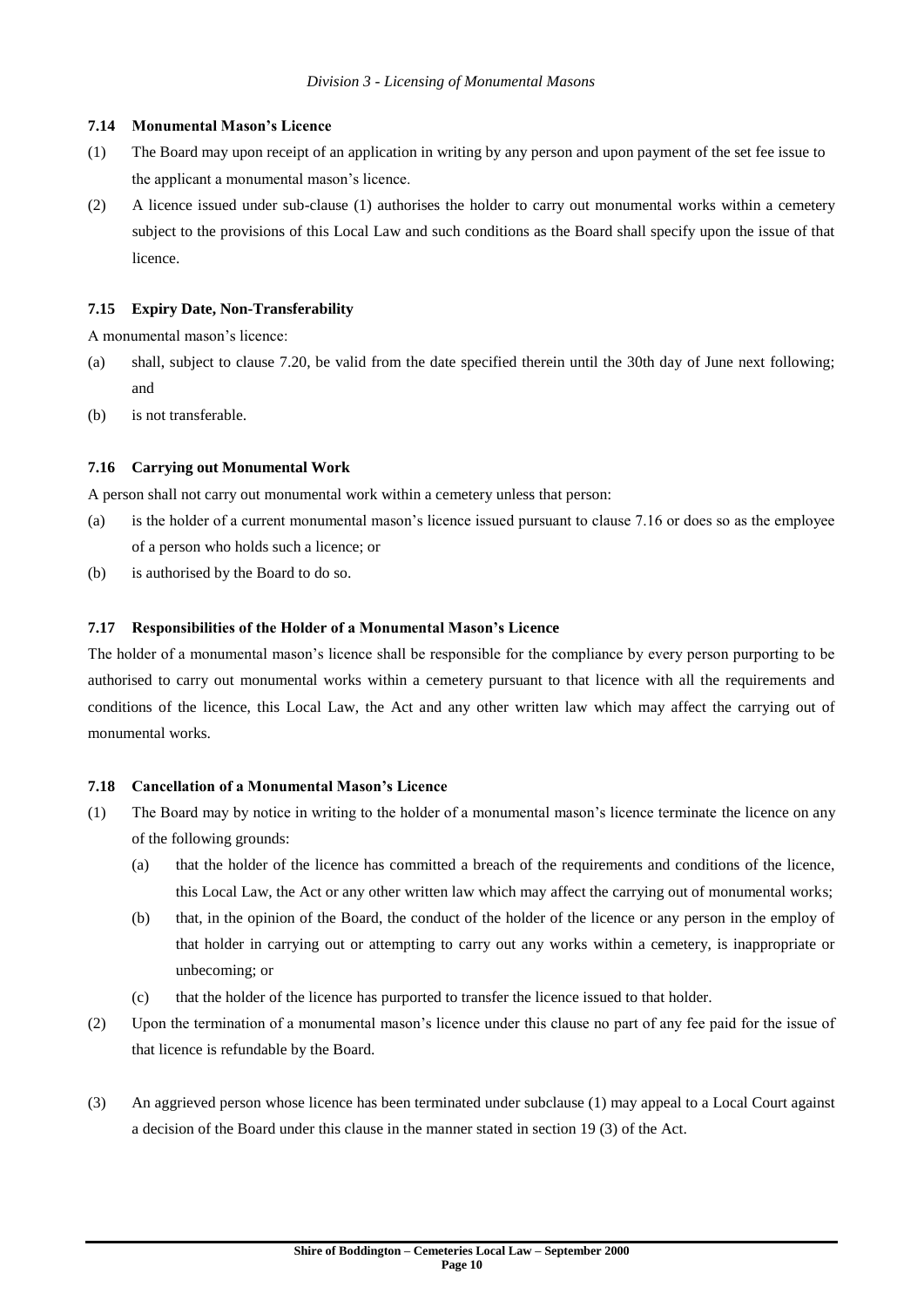# **PART 8 - GENERAL**

# **8.1 Animals**

Subject to clause 8.2, a person shall not bring an animal into or permit an animal to enter or remain in a cemetery, other than with the approval of the CEO or an authorised officer.

# **8.2 Guide Dogs**

Clause 8.1 shall not apply to a hearing impaired person or a person who is blind or partially blind and is accompanied by a hearing or guide dog.

# **8.3 Damaging and Removing of Objects**

Subject to clause 8.4, a person shall not damage, remove or pick any tree, plant, shrub or flower in a cemetery or any other object or thing on any grave or memorial or which is the property of the Board without the permission of the Board.

# **8.4 Withered Flowers**

A person may remove withered flowers from a grave or memorial and these are to be placed in a receptacle provided by the Board for that purpose.

# **8.5 Littering and Vandalism**

A person shall not:

- (a) break or cause to be broken any glass, ceramic or other material in or upon a cemetery;
- (b) discard, deposit, leave or cause to be discarded, deposited or left any refuse or litter in or upon a cemetery other than in a receptacle provided for that purpose.

# **8.6 Advertising**

A person shall not carry on or advertise any trade, business or profession within a cemetery without the prior written approval of the Board which consent may be granted subject to such conditions as the Board thinks fit.

#### **8.7 Obeying Signs and Directions**

A person shall obey all signs displayed, marked, placed or erected by the Board within a cemetery and any other lawful direction by the CEO or an authorised officer.

#### **8.8 Removal from the Cemetery**

Any person failing to comply with any provisions of this Local Law or behaving in a manner that in the opinion of the Board, the CEO or an authorised officer is inappropriate in a cemetery may in addition to any penalty provided by this Local Law be ordered to leave a cemetery by the Board, the CEO or an authorised officer.

# **PART 9 - OFFENCES AND MODIFIED PENALTIES**

#### **9.1 General**

(1) A person who commits a breach of any provisions of this Local Law commits an offence and shall on conviction be liable to a penalty not exceeding \$500.00 and if the offence is a continuing one to a further penalty not exceeding \$20.00 for every day or part of a day during which the offence has continued.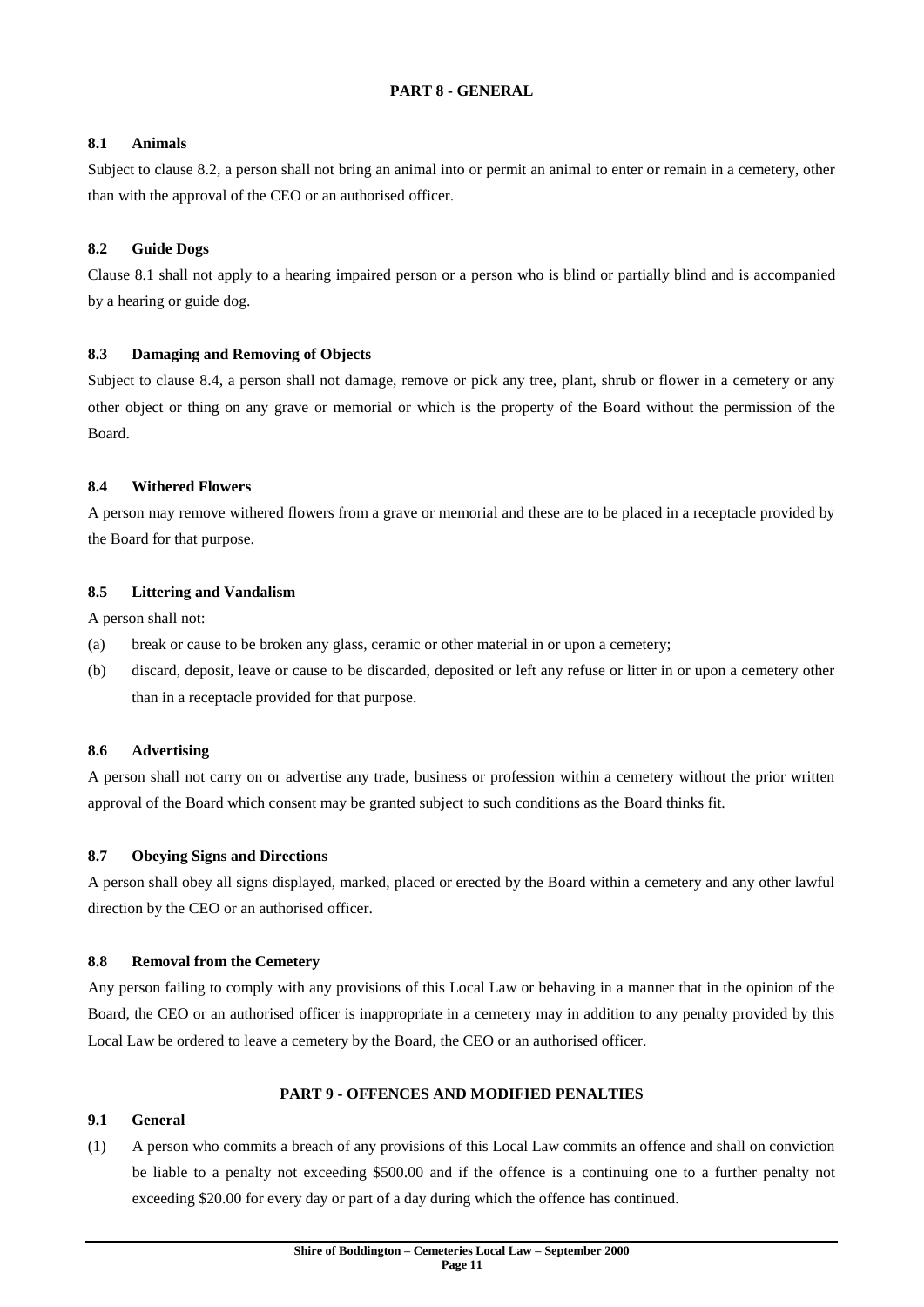(2) The Board reserves the right to also seek restitution of costs incurred for repairing, or replacing, property damaged within a cemetery from a person convicted of the offence or, in the case of a minor, from his or her parents or legal guardian.

# **9.2 Modified Penalties**

- (1) The offences specified in the First Schedule are offences which may be dealt with under section 63 of the Act.
- (2) The modified penalty payable in respect of an offence specified in the First Schedule is set out in the fourth column of the First Schedule.
- (3) The prescribed form of the infringement notice referred to in section 63(1) of the Act is set out in the Second Schedule.
- (3) The prescribed form of the notice withdrawing an infringement notice referred to in section 63(3) of the Act is set out in the Third Schedule.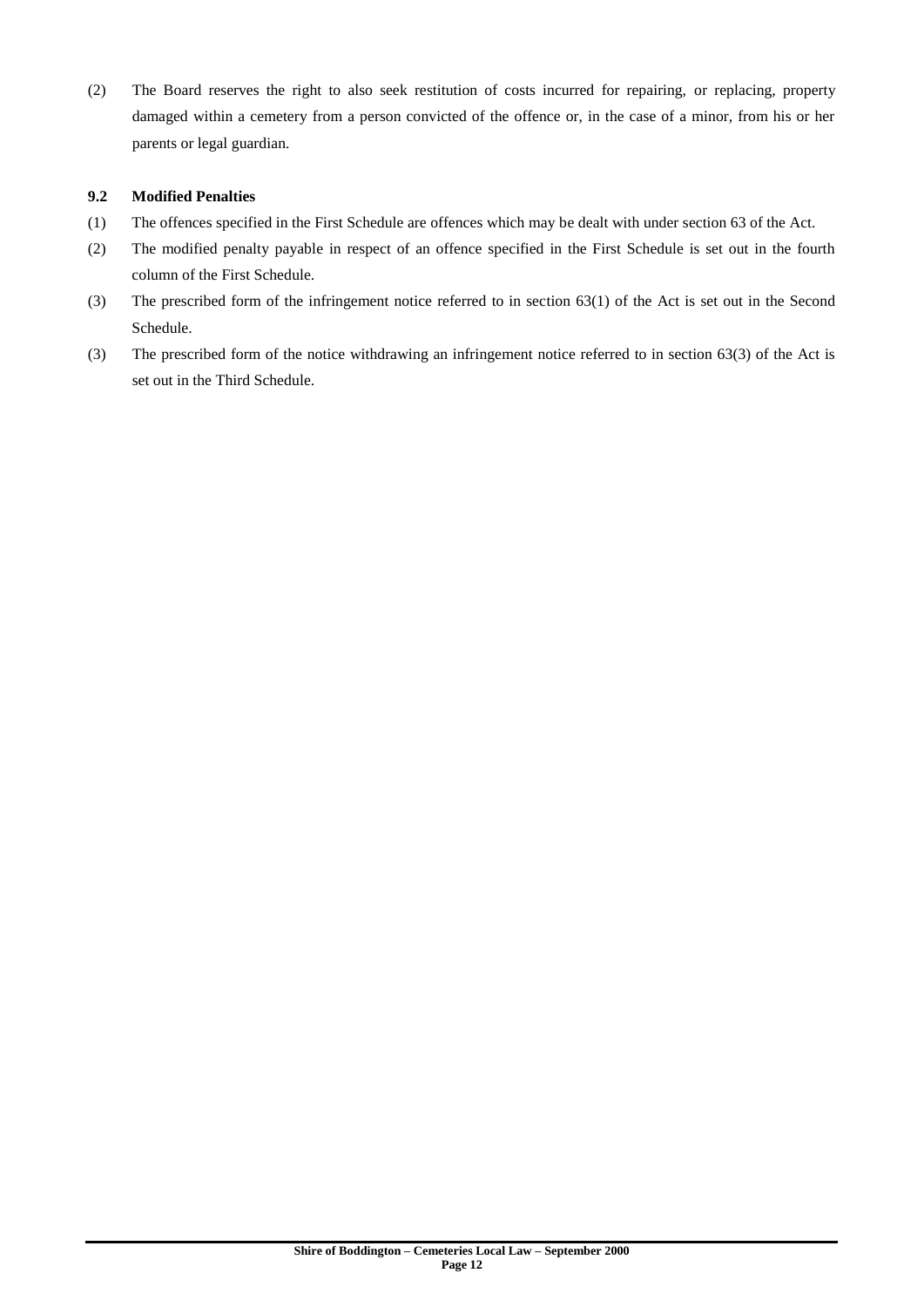# First Schedule

# **CEMETERIES ACT 1986**

# **Shire of Boddington**

# **Cemeteries Local Law 2000**

# Modified Penalties

| <b>Ite</b>     | <b>Clause</b> | <b>Nature of Offence</b>                             | <b>Modified</b> |
|----------------|---------------|------------------------------------------------------|-----------------|
| m              |               |                                                      | <b>Penalty</b>  |
| N <sub>0</sub> |               |                                                      |                 |
|                | 5.4           | Excessive speed                                      | \$50.00         |
| 2              | 5.4           | Unauthorised use $-$ driving of vehicles             | \$50.00         |
| 3              | 7.3           | Placing and removal of rubbish and surplus materials | \$50.00         |
| $\overline{A}$ | 7.7           | Leaving uncompleted works in an untidy or unsafe     | \$50.00         |
|                |               | condition                                            |                 |
| 5              | 8.1           | Animal at large                                      | \$50.00         |
| 6              | 8.5           | Dumping of Rubbish                                   | \$50.00         |
| 7              | 8.6           | Unauthorised advertising, and/or trading             | \$50.00         |
| 8              | 8.7           | Disobeying sign or lawful direction                  | \$50.00         |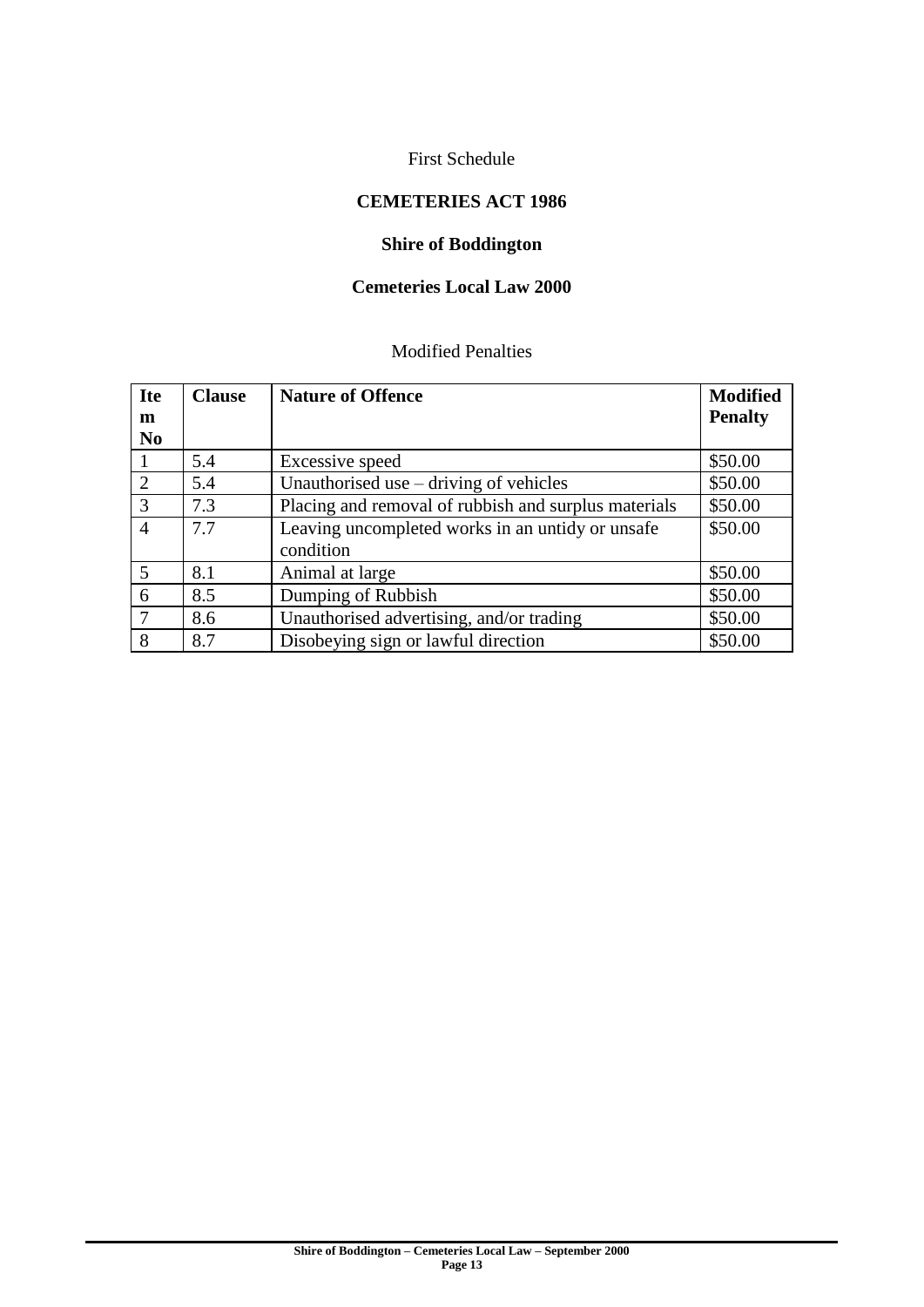#### **Second Schedule**

#### **CEMETERIES ACT 1986**

#### **Shire of Boddington**

#### **Cemeteries Local Law 2000**

#### Infringement Notice

| TO:                                    | (Name)    |  |  |  |                                                                                                    |  |  |
|----------------------------------------|-----------|--|--|--|----------------------------------------------------------------------------------------------------|--|--|
|                                        | (Address) |  |  |  |                                                                                                    |  |  |
|                                        |           |  |  |  |                                                                                                    |  |  |
| of $\qquad \qquad 19 \qquad \qquad$ at |           |  |  |  |                                                                                                    |  |  |
| Cemeteries Local Law 2000.             |           |  |  |  | you committed the offence indicated below by an (x) in breach of clause of the Shire of Boddington |  |  |
|                                        |           |  |  |  | (Authorised Person)                                                                                |  |  |

Offence:

Animal at large Dumping rubbish Excessive speed in vehicle Leaving uncompleted works in an untidy or unsafe condition Non removal of rubbish Unauthorised advertising or trading Unauthorised vehicle use Disobeying sign or lawful direction

Other offence:

 $\mathbb{S}$ 

You may dispose of this matter:

By payment of the penalty as shown within 21 days of the date of this notice (or the date of the giving of this notice if that is a different date) to the Chief Executive Officer of the Shire of Boddington at 39 Bannister Road, Boddington, between the hours of 9am to 4:30pm Monday to Friday.

Please make cheques payable to Shire of Boddington. Payments by mail should be addressed to:

The Chief Executive Officer Shire of Boddington PO Box 4 BODDINGTON WA 6390

If the penalty is not paid within the time specified, then a complaint of the alleged offence may be made and heard and determined by a court.